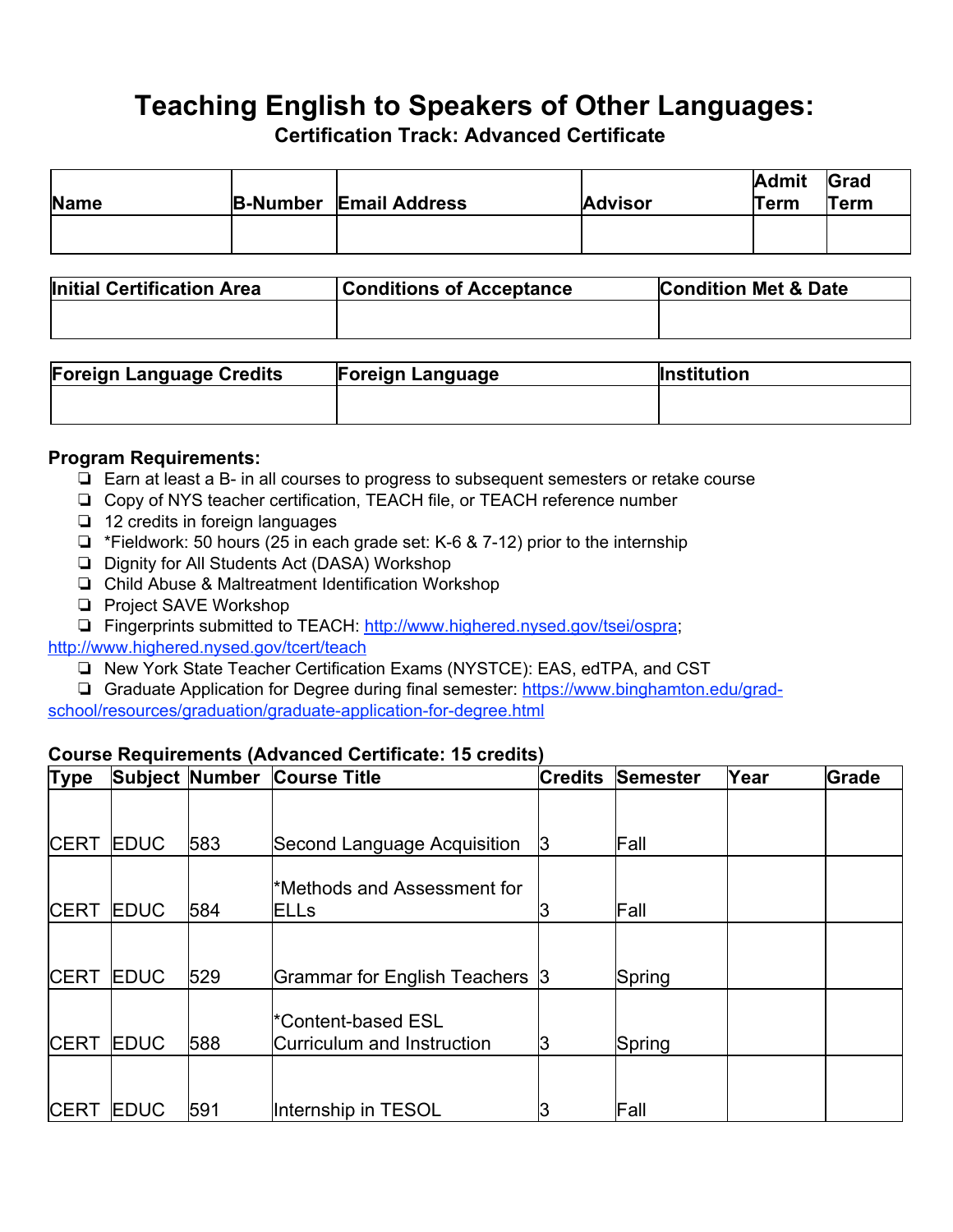

College of Community and Public Affairs PO Box 6000

Binghamton, NY 13902

# **Clinically Rich Intensive Teaching Institute in Teaching English to Speakers of Other Languages (CR ITI - TESOL) Advanced Certificate Program**

## **AGREEMENT**

Name of applicant:

B-Number:

Once I enroll in the CR ITI: TESOL program, I agree to comply with the requirements outlined below (please initial each statement below):

- ❏ I agree to meet any conditions of my acceptance as outlined in my acceptance letter by the end of the first semester of enrollment:
	- ❏ complete 12 credit foreign language requirement by date: \_\_\_\_\_\_\_\_\_\_\_\_\_\_\_\_\_\_\_\_\_\_\_\_\_\_\_\_\_\_\_\_

### ❏ submit a copy of initial certification by date: \_\_\_\_\_\_\_\_\_\_\_\_\_\_\_\_\_\_\_\_\_\_\_\_\_\_\_\_\_\_\_\_\_\_\_\_\_\_\_\_\_\_

 $\Box$  submit official GRE scores by date:

- ❏ other: \_\_\_\_\_\_\_\_\_\_\_\_\_\_\_\_\_\_\_\_\_\_\_\_\_\_\_\_\_\_\_\_\_\_\_\_\_\_\_\_\_\_\_\_\_\_\_\_\_\_\_\_\_\_\_\_\_\_\_\_\_\_\_\_\_\_\_\_\_\_\_\_\_
- ❏ I understand this grant will pay tuition up to \$300 per credit for a maximum of 15 credits (\$4,500). The grant funding is applied only to required courses in the CR ITI – TESOL program. If I do not complete the advanced certificate program within 2 years, I will be responsible for paying back the tuition by the end of the fourth semester of enrollment.
- ❏ I agree to take the five required courses as advised by TLEL faculty within this 2-year period.
- ❏ I understand that EDUC 584 and EDUC 588 each have 25 hours of required field work that must be completed during the semester the course is taken. Fieldwork must be completed with English as a New Language students (ENLs). I have access to ENL students in my own classroom or school where I will complete these hours OR I will accept the placement coordinated by the field education office to complete these hours.
- ❏ I understand that EDUC 591 has 20 days of a required internship where I must be in a classroom with ENL students all day. I have access to ENL students in my own classroom or school where I will complete this requirement OR I will accept the placement coordinated by the field education office to complete these hours.